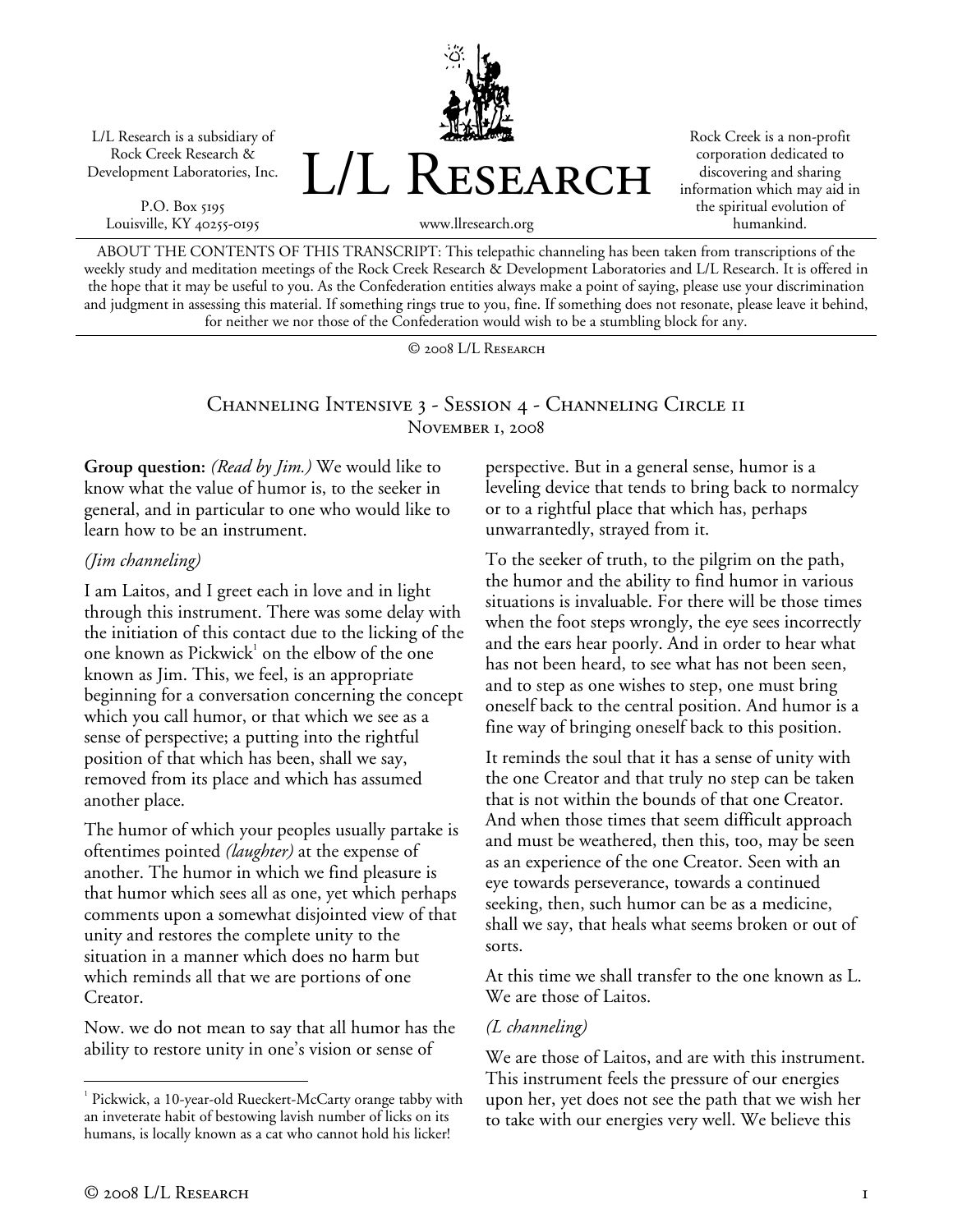to be, in part, because she is fascinated by this subject and appreciates the idea of listening rather than working at this time, but she wishes to be of service and so perseveres.

We give her the image of a stack of pancakes with butter melting on top. She does not know what to do with this image and this is amusing to her. And it would appear to be amusing to many of you. This amusement is not at her expense and she shares it with you.

This instrument also finds it amusing that she was able to start in the previous session without difficulty by coming up with ideas very easily through our concepts. Our words poured forth from her! And yet now, here, is the seeming disconnect that was mentioned earlier by the one known as Jim. In this way humor has also been expressed and shared by the group and in this way has brought some form of unity.

Yet at the same time there is an element of discomfort with this entity, because although she continues to talk and express our concepts, she feels that she is still struggling with our energies and is not bringing forth the message that we wish to convey. However, we would like to assure her that she is most definitely bringing forth our message right now, at this time.

We, at this time, feel it would be best to allow her to relieve the discomfort of not quite understanding the gist of where we are trying to head with our message and so we will relieve this instrument of our energies for the time. And, though we have in the past throw our ball, as it were, into the center, we will not [do so now], but pass it on to the next instrument in the circle in a roundabout fashion. And so we wish to pass our energies on to the instrument known as M. We are those of Laitos.

# *(M channeling)*

We are those of Laitos. Through this instrument, we would like to paint humor as a restorative force. Picture, if you will, yourself inside a sphere. [You are] an infinitesimal point in the exact center. It is often the case in your third-density illusion that you extend your energies from this point in any direction that you see fit. Third density is the Density of Choice. And from this vantage point, you have an infinite number of choices that you can make. But there is a price for making a choice.

Picture, if you will, extending from the center of the sphere, a cord that follows with you. And as you choose a path to explore, the cord is attached.

Humor often centers you once again. It brings you back to the center of your sphere. Humor is a way to ground you, to reset that which you might be taking so seriously upon your path. It is important to remember that a hallmark of the ego is to feel selfimportant. Unless we attempt different paths, it is very easy to get wrapped up into the illusion. It is in humor that we find a way to come back to the center, oftentimes, so that we may spring forth once again with the vitality that we had in the beginning of our journey. [It is] one way to recoil the energy that we have expended and start fresh.

From the point of view of the center of the sphere, oftentimes that which you find funny and the peoples upon your planet find humorous is that which in fact separates you from others. From our vantage point, we can see the entire sphere. And we can see that all is, in fact, well. So, although our brand of humor might be different at times, we do, in fact, share [the fact] that humor is a restorative force for us as well.

We would now like to take this opportunity to pass our contact to the one known as T1.

# *(T1 channeling)*

We are Laitos, and are with this instrument and have been [for some time]. For as the one known as M began speaking our concepts, at the same time we gave this instrument a vision which he has seen in his life. In your theatrical settings, you have the very commonplace masks of comedy and tragedy that you all know. And in this theatrical setting that you have, this setting in which you live and you move, you learn and you grow, you move through all experiences that are both comedic and tragic. Therein are your lessons. Therein are your opportunities. Therein is your balance that will help move you from your lows to your highs and back again into the middle. For this is balance.

Your great playwrights and those artists of that nature have spoken of these things in multitudes of ways in that which you term "olden times," and in that which you have today in your movies and your situation comedies. We bring to mind a specific comedy [show] that has been in your recent past, that of the one named as *Seinfeld*. [See] how that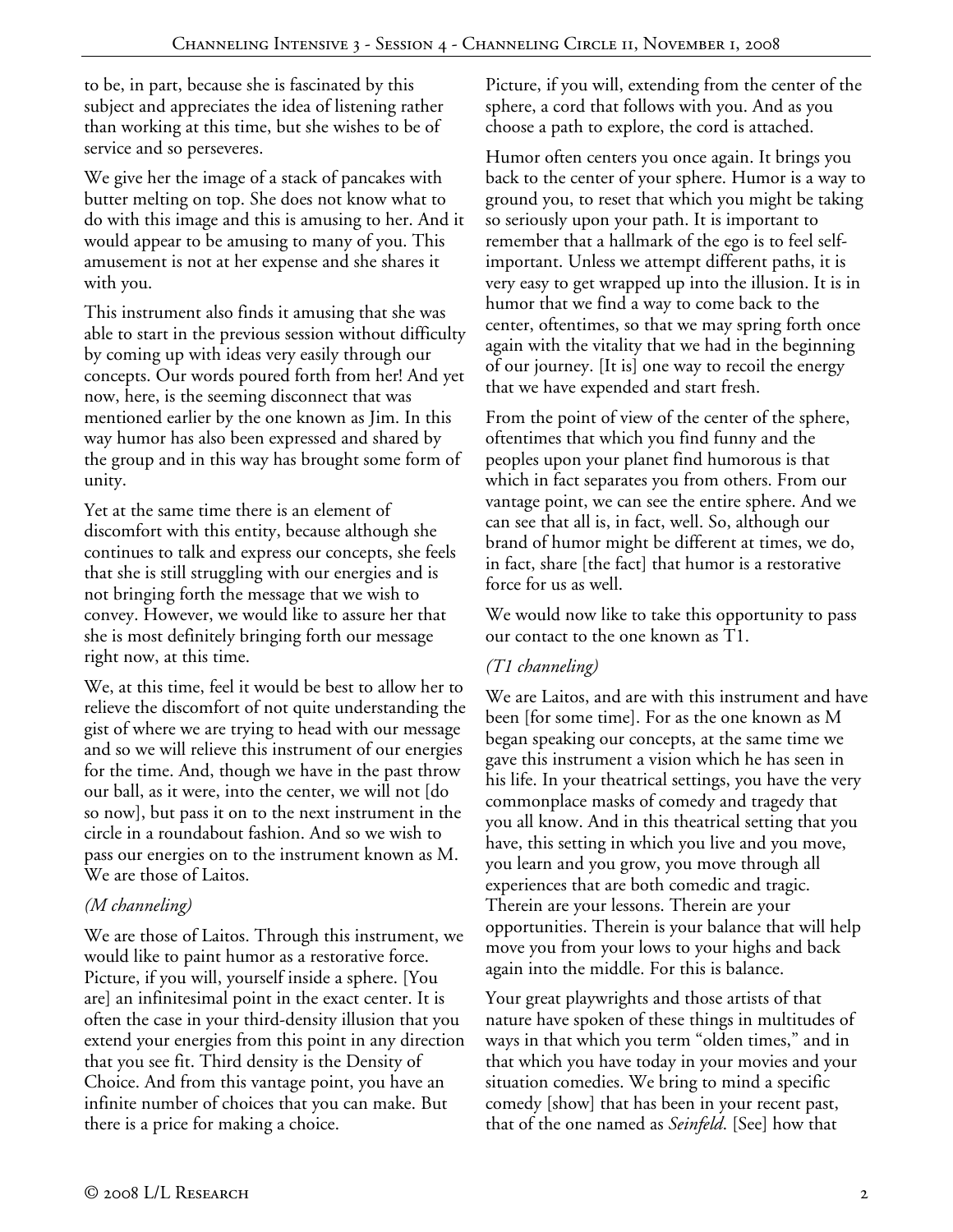which was meaningless was made comedic [by] Seinfeld]. [The show] brought joy to many. It gave a moment's peace and rest to weary minds.

Those who seek deeply and are troubled by their seeking, because they seek so diligently, also must be balanced with an air of relief and lightness. [It is good] to back away from the chess table as one who is observing two masters at the table. From that vantage point you tend to see both sides and the opportunities and the possible moves, it seems, more clearly than those who are involved in the game.

It's merely a perspective that you take that has no pressure. Comedy has a very important place in your lives and in our lives. The Creator is all. And within the Creator lies all things from alpha to omega, from comedy to tragedy and all in between.

We now pass this contact to the one known as T2. We are Laitos.

# *(T2 channeling)*

We are those of Laitos. In another sense, it may also be said that the higher forms [of humor] are the manifestation or an expression of the Creator as it emerges in its various forms and aspects, from the more centralized aspects of its being to the outer realms of energy, matter and form. As it manifests in these various expressions, to negotiate the ways of the various forms and planes of energy and matter, it expresses or experiences a learning curve that this is new phenomenon, so to speak, something that is not possible in its more centralized manifestation.

And as it beholds these various negotiations, there is a sense of imperfection which while on the surface may be or seem to be disjointed and not of a piece. But yet from the more centralized perspective, it is but a path for another reflection of the unity, seeming not to be one, but yet with a deeper awareness that the Creator is all of a single manifestation.

And when, as a more externalized manifestation of the Creator, the consciousness of the individual looks upon the incident or the situation that would evoke humor, there is the opportunity to behold the possibility of the oneness and the unity that indeed does exist at the center of creation.

We are those of Laitos. We now pass this contact to the one known as S.

# *(S channeling)*

I am Laitos, and I am with this instrument. So far we have stressed that humor can be viewed in a number of ways and that it has a number of functions and facets.

Humor provides perspective.

Humor provides healing.

Humor provides a bridge between that which may be viewed as tragic and that which may be viewed as something of a more acceptable configuration and therefore comedic.

Humor may be also viewed from a somewhat deeper perspective, shall we say, as a fundamental feature of the creation itself.

And in this regard, it shows a characteristic of that creation which we may call paradox. One experiences this paradox in many ways, in many stages of our long trip back to the heart of the Creator. One experiences it, for example, as a mismatch between intention and result. One is walking along the path and slips upon the banana peel. From a certain point of view, this is seen as humorous. Now, there will always be those experiences which, seen from a certain point of view, can be thought of as funny, whereas seen from another point of view, they seem not to be so funny at all. The one who has slipped upon the banana peel and fallen quite hard upon the derrière, perhaps will not find it so funny until, upon reflecting upon the event later, [he] can conjure up an image of the self in that somewhat preposterous posture, and at that time [he] will find it to be a healing experience to be able to snicker at himself.

We would say to you that the right use of humor, however, requires some sensitivity. For it is not always going to be true that providing humor in a situation in which another cannot see humor will serve to heal or to lighten the load for another. The other may feel himself to be scorned. He may feel that his very failure to be able to join in the merriment, in itself sits as a judgment upon him or in some other way weighs heavily upon him as he seeks to find his way.

The right use of humor, therefore, must be forever a subtle matter. And it is well to take it in proportion to the circumstances one feels oneself to be in and to be sensitive to the fact that there is, after all, a very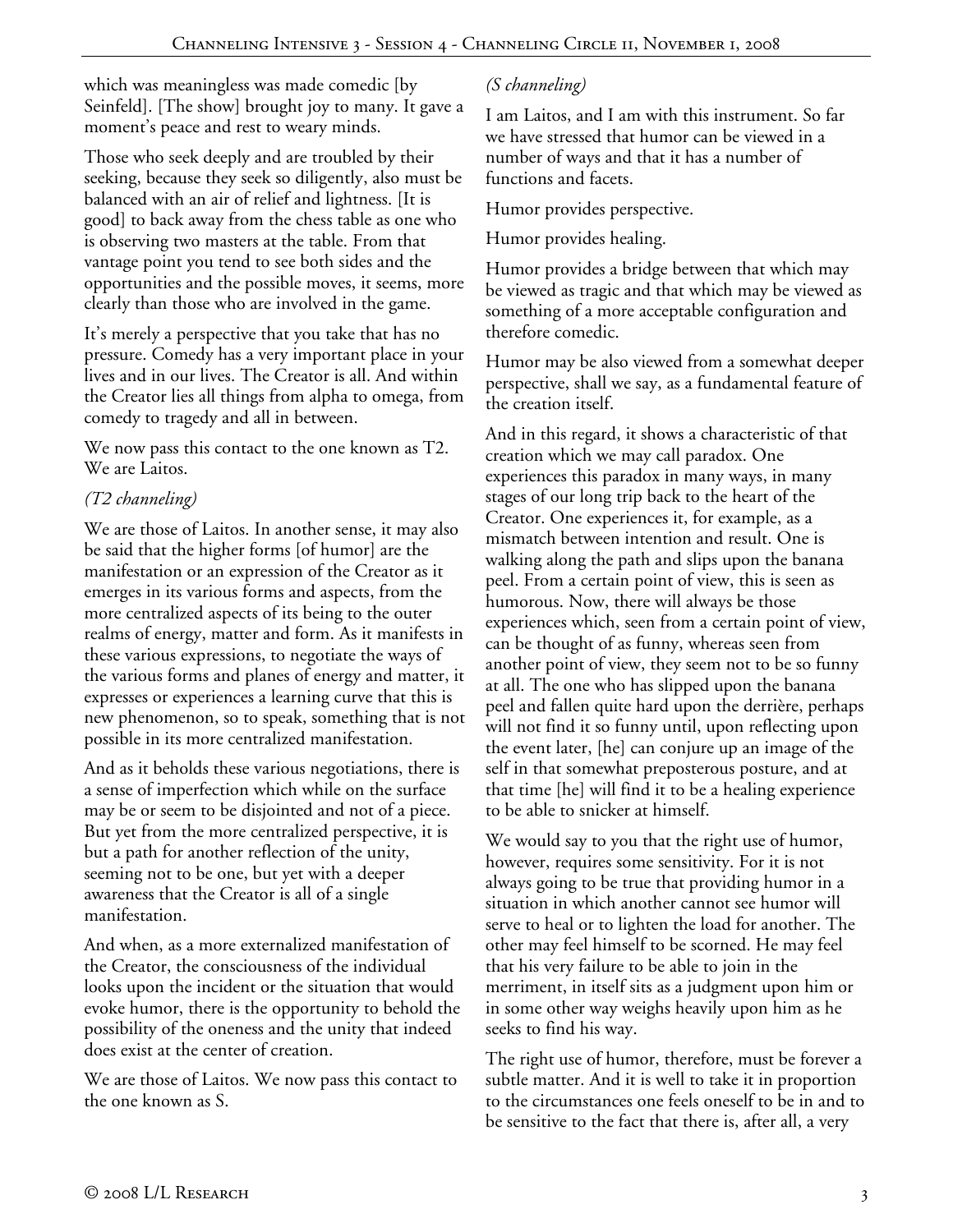earnest side to the creation and that those who have finite intelligences, struggling to trying to find their way back to their own infinite source, are indeed condemned, if you will, to finding that way from the very finite position they currently occupy, which is never something to be made fun of.

The fun comes when [the humor] is available to be shared. For humor is first and foremost a matter of shared experience, particularly for those who are upon the path of service to others. The grim humor, the laughter in the voice and in the face, so to speak, are not that which we, as those who walk the serviceto-others path, would favor. Humor is a shared event. And as a shared event, refined, it does serve an important and vital function in lightening the pathway of the seeker.

At this point we offer the contact to the one known as R. We are those of Laitos.

# *(R channeling)*

We are those of Laitos, and we greet this instrument in the love and the light and give the image of a deer caught in headlights. We find this instrument blank.

# *(Carla channeling)*

We are those of Laitos, and are now with this instrument, greeting each through this instrument in love and in light. Well, as we turn to the image of the stack of pancakes, as we continue to gaze at the concept of laughter and humor in its place in the spiritual seeker's life and in the life of the channel, that of which your metaphysical food is composed are the various situations in your life and the issues which those situations create for you to look at and from which to choose your response. There is often a stack of situations in any entity's life that are not particularly palatable. The pancake is created of enriched flour that has vitamins that are good for you. Perhaps some bran has been added that will help your digestion. But the flour is dry and the pancake, even if it is well prepared and has no soggy middle where the batter has not yet cooked, is dry upon the tongue.

Say that your work situation has elements that are troubling you. There is a pancake on the plate that may be warm and may be nutritious but it does not go down so easily.

Perhaps the next pancake on the stack is a personal issue with which you have been working for years.

Perhaps you find yourself working again and again to control your temper. Perhaps, again and again, you have found yourself dropping habitually, rather than with any genuine new information, into a pattern of thinking about yourself that doesn't go anywhere. It is a heavy pancake. And it is dropped down on top of the work situation.

And then a third pancake is dropped down, again giving gifts to you, nutrition and the helping of the digestion. But this pancake, too—perhaps the pancake of a relationship with another that has its troubling aspects—is dry, dry as dust in the mouth. And chewing and chewing and chewing, you still do not feel that you have the ability to swallow it easily. These situations that stack up in your life, grow out of all proportion to their rightful place because they are so hard to stomach.

Then comes the slide of butter that sweetens and moistens the pancake and then the syrup is put on top of the butter and perhaps even a little whipped cream. These are the ways of laughing at the self, seeing the irony of your situation, invoking that wider point of view so that suddenly the pancakes begin to go down very easily. The metaphysical meal is far easier to digest and the laughter helps the digestion even more.

There are two healing energies that break the dams of emotional tension: tears and laughter. Both of these can be toxic when they do not contain the gift of compassion. But they can both be the "balm of Gilead" when they contain that compassion that is willing to move through situations, relationships and issues with a light tread and a keen ear for perspective.

When tears are allowed to fall, thus breaking the dam of hard-held anguish, they herald a softening of the situation and create the possibility of release from the anguish, so that tears can be a kind of reset button that restores that one who cries to a more wide and broad perspective [in] which things do not seem so bad and in which the wide, wide country beyond the local storm which has caused anguish can be seen.

Similarly, laughter at the self and sometimes at the world in general and the absurdities of it is equally a healing, strengthening, empowering release of stuck feelings, restoring the one who laughs to its default settings of normalcy and its normal perspectives on the world and the self.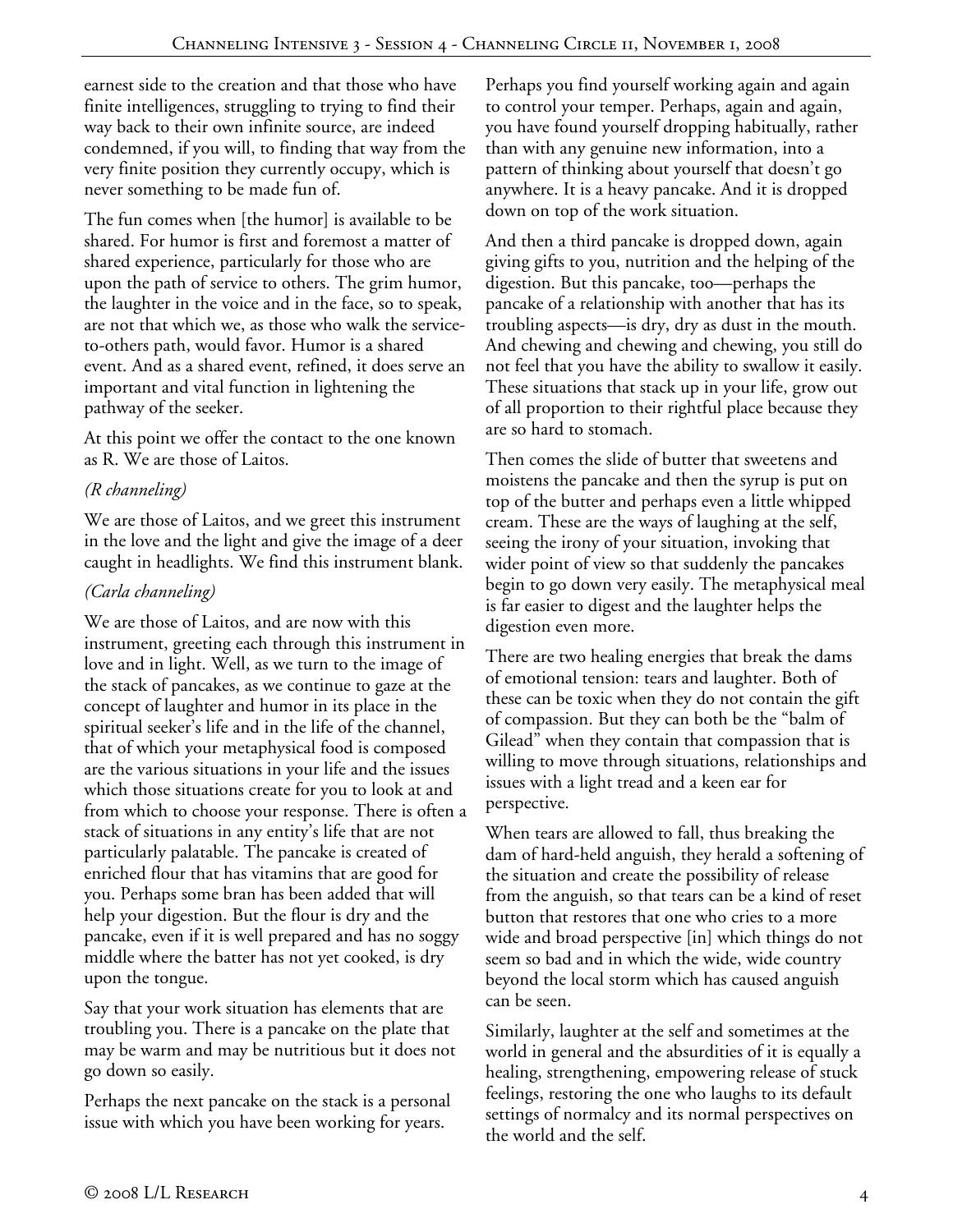It is easy to become spiritually stagnant and stuck. There are a million reasons for that. But there is one universal solvent to those tight feelings and that is the application of laughter and the willingness to invoke the gods of humor in order that that reset button may be pushed. Then the food of catalyst turning into experience may be processed and the meal for now may be over so that the being within, the soul that has moved into incarnation in order to eat this food, may digest that meal and take a restorative constitutional through the beautiful paths of nature, looking at those greater things than humankind—the sky, the wind, the beauty of the leaves.

#### *(Side one of tape ends.)*

## *(Carla channeling)*

And as the exercise helps to enable the soul to breathe more deeply, a feeling of peace descends. The appetite has been satisfied. The grist for the mill has been processed. And for a time, until the next stack of situational pancakes moves onto the plate for the energy body to enjoy, there is only the soul, the beauty, and the one infinite Creator.

We will, at this time, transfer this contact to the one known as Jim. We are those of Laitos.

## *(Jim channeling)*

I am Laitos, and we greet each again in love and light through this instrument. At this time we would ask if there may be any queries to which we may speak regarding this topic or any other topic of the weekend.

**L:** You addressed, very well, the topic of humor. And laughter would be a physical manifestation of the concept of humor. However, what about laughter that does not necessarily derive from humor, such as tickling a child?

I am Laitos, and I am aware of your query, my sister. In general, laughter may be seen as a means by which the entity releases a certain amount of, shall we call it, stress or pent-up feelings of a somewhat uncomfortable nature. In many cases, if the child who is tickled is young enough, he would simply be laughing in order to express the pleasure of touch with another entity. However, the process of releasing laughter through tickling, as it moves through the older entity in later years, may also reflect the storing of tensions within the physical

body in certain locations and the phenomenon of tickling allows this stress release.

Laughter that is in response to what you would call the humorous joke also relieves and releases a certain amount of mental or psychological discomfort that may have been stored in a certain configuration within the mind complex. The ability to laugh, to release any type of stress or tension, is seen to be as a very helpful and healthful ability. For it keeps the mind/body/spirit complex clear of such tangles and allows the intelligent energy of the one Creator to move in an unrestricted way through the mind/body/spirit complex.

Is there a further query, my sister?

**L:** Does this humor and laughter remove blockages from each of the chakras or is it concentrated on a particular chakra, perhaps?

We are those of Laitos, and are aware of your query, my sister. There may be various chakras or energy centers involved in different types of, shall we say, humor or the releases of tangled mental or psychological complexes. However, the ability to pinpoint the particular energy center involved allows the entity to do work of a conscious nature upon that center which will then, hopefully, allow a more balanced expression of energies through that center, the laughter at a certain type of humor being the indication that work may be done there; the actual laughter, then, showing the way rather than making the complete release.

Is there a further query, my sister?

**L:** No. Thank you.

We are those of Laitos, and we thank you, my sister. Is there another query at this time?

## *(Pause)*

We are those of Laitos, and it appears we have exhausted the queries of this time. We shall thank each, once again, for allowing us to speak through each new instrument. It has been our great pleasure and privilege to do so. We commend each on the progress that has been made and we look, as you would say, forward to a future of opportunities to utilize each new instrument.

At this time we shall take our leave of this instrument. We leave each in the love and in the